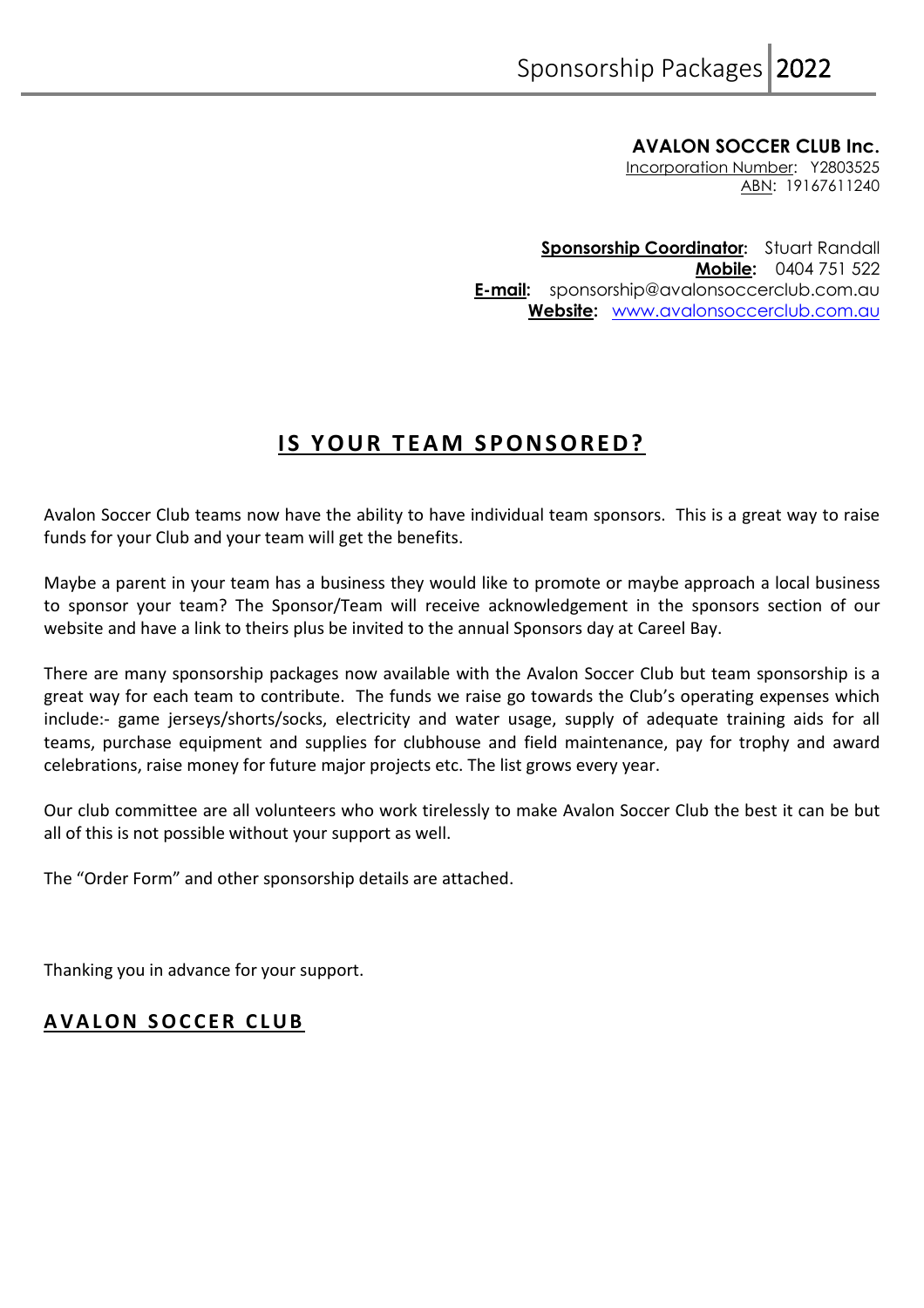## **TEAM SPONSORSHIP GEAR PACKAGES**

| Image | Item Info                                                                                                                                            | Cost                           | Qty | Total |
|-------|------------------------------------------------------------------------------------------------------------------------------------------------------|--------------------------------|-----|-------|
|       | <b>Player Names</b><br>Player names on back of jersey<br>(all members of team to<br>participate)<br>Please attach a completed<br>"Player Names Form" | $$10$ inc<br>GST per<br>Jersey |     |       |
|       | Playing Jersey Signage                                                                                                                               |                                |     |       |
|       | Sponsors Logo on the front of<br>playing jersey (maximum 16<br>players)                                                                              | \$550 inc<br>GST per<br>team   |     |       |
|       | <b>Training Tee</b>                                                                                                                                  |                                |     |       |
|       | Sponsors Logo on right chest<br>of training tee<br>(maximum 16 players)                                                                              | \$600 inc<br>GST per<br>team   |     |       |
|       | Spray Jacket                                                                                                                                         |                                |     |       |
|       | Sponsors Logo embroidered on<br>front right chest                                                                                                    | $$70$ inc<br>GST per<br>item   |     |       |
|       | <b>Hoodie</b>                                                                                                                                        |                                |     |       |
|       | Sponsors Logo embroidered on<br>front right chest                                                                                                    | $$70$ inc<br>GST per<br>item   |     |       |
|       | <b>QTR ZIP Training Top</b>                                                                                                                          |                                |     |       |
|       | Sponsors Logo embroidered on<br>front right chest                                                                                                    | $$65$ inc<br>GST per<br>item   |     |       |
|       | <b>Sports Bag</b>                                                                                                                                    |                                |     |       |
|       | Sponsors Logo embroidered<br>on side                                                                                                                 | $$55$ inc<br>GST per<br>item   |     |       |
|       | <b>Back Pack</b>                                                                                                                                     | $$50$ inc                      |     |       |
|       | Sponsors Logo embroidered<br>on side                                                                                                                 | GST per<br>item                |     |       |